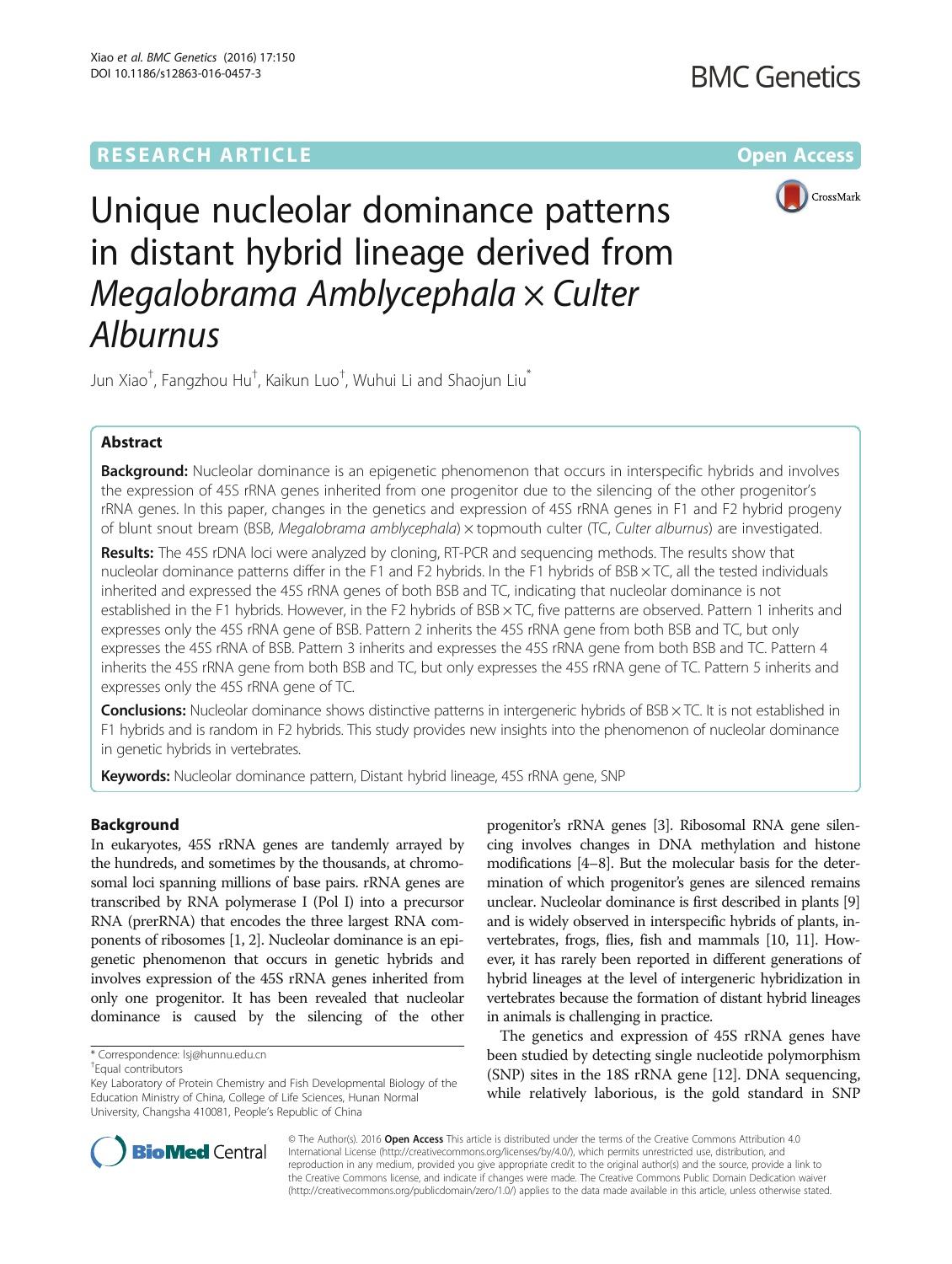<span id="page-1-0"></span>

| <b>Table 1</b> The frequency distribution of the 5 different genetic |  |  |
|----------------------------------------------------------------------|--|--|
| expression patterns of 45S rRNA gene in the $F2$ hybrids             |  |  |

|                       | Number         | Percent |
|-----------------------|----------------|---------|
| Pattern1 <sup>a</sup> | 3              | 10%     |
| Pattern2 <sup>a</sup> | 7              | 23.3%   |
| Pattern3 <sup>a</sup> | 13             | 43.4%   |
| Pattern4 <sup>a</sup> | 3              | 10%     |
| Pattern5 <sup>a</sup> | $\overline{4}$ | 13.3%   |
| Total                 | 30             | 100%    |

<sup>a</sup>Note: Pattern 1 inherits and expresses the single 45S rRNA gene of BSB.<br>Pattern 2 inherits both the 45S rRNA gene from BSB and TC, but only Pattern 2 inherits both the 45S rRNA gene from BSB and TC, but only expresses the 45S rRNA of BSB. Pattern 3 inherits and expresses both the 45S rRNA gene from BSB and TC. Pattern 4 inherits both the 45S rRNA gene from BSB and TC, but only expresses the 45S rRNA gene of TC. Pattern 5 inherits and expresses the single 45S rRNA gene of TC

discovery. The most widely used approach is direct DNA sequencing of polymerase chain reaction (PCR) products with dye-terminator chemistry analyzed on automated DNA sequencers [[13](#page-5-0)]. SNPs are easily detected because two peaks are observed in sequence traces in the heterozygous state, compared with a single peak in the homozygous state.

In this study, based on the formation of a bisexual fertile hybrid lineage of blunt snout bream (BSB, Megalobrama  $amblycephala$ ) × topmouth culter (TC, culter alburnus) [[14](#page-5-0)], we analyze the genetics and expression patterns of 45S rRNA genes in F1 and F2 hybrids. The results show that the genetics and expression patterns of 45S rRNA genes in the liver of mature individuals differ in F1 and F2 hybrids. Furthermore, the parental 45S rDNA to be silenced appears to be chosen randomly in the F2 hybrids of  $BSB \times TC$ , contrary to previous reports [[3](#page-5-0), [15](#page-5-0), [16\]](#page-5-0). This study provides new insights into the phenomenon of nucleolar dominance in genetic hybrids in vertebrates. The hybrid lineages derived from BSB × TC provide good material with which to study the mechanism of nucleolar dominance.

## Results

## ITS1 sequence in parental species and hybrids

The PCR results of ITS1 sequences in BSB, TC and F1 and F2 hybrids of  $BSB \times TC$  are shown in Fig. 1 (for every pattern of each kind of fish, one sample was used to present). In BSB, the ITS1 sequence is homogeneous and 322 bp in length (DDBJ, accession number: AB872813) and similarly in TC the ITS1 sequence is homogeneous but 366 bp in length (DDBJ, accession number: AB872814). The lengths of the fragments (including partial 18S rDNA, complete ITS1 rDNA and partial 5.8S rDNA sequences) amplified by primers P4F/ P4A in BSB (441 bp) and TC (487 bp) are clearly differentiated by electrophoresis in 2% agarose gel. Therefore, the fragments can be used as a simple genetic marker to examine the genetic heterogeneity of hybrid progeny of



BSB and TC. As shown in Fig. 1, only one kind of ITS1 genotype is found in the F1 hybrids, in which both parents' ITS1 bands are detected (Fig. 1). However, three kinds of genotypes are found in the F2 hybrids. Some individuals inherit the single ITS1 genotype of either BSB or TC, while others inherit both genotypes.

## Sequence and variation of 18S rRNA genes in parental species

Sequence divergence between 18S rDNA fragments amplified from BSB and TC with the 18S P1F/P1R primer pair is low. We examined intra- and interspecific sequence divergence for 60 sequences from 30 BSB individuals and 60 sequences from 30 TC individuals, consisting of 1565 bp of the 18S rRNA gene. These sequences show 100% similarity between BSB and TC except for a single SNP at position 40, which is fixed for cytosine in BSB and thymine in TC (Additional file [1\)](#page-4-0).

## Expression of 45S rRNA

The expression of 18S rRNA was examined in BSB, TC and F1 and F2 hybrids of  $BSB \times TC$  using genomic DNA from BSB as template in the PCR positive control and  $ddH<sub>2</sub>O$  as template in the PCR negative control. Thirty samples were tested from each kind of fish (BSB, TC,  $F_1$ ) and  $F_2$ ). Figure [2](#page-2-0) shows the 18S rRNA expression in each kind of fish (for every pattern of each kind of fish, one sample was used to present). After digestion with DNase I (Invitrogen), the PCR controls showed that the RNA was free of DNA contamination.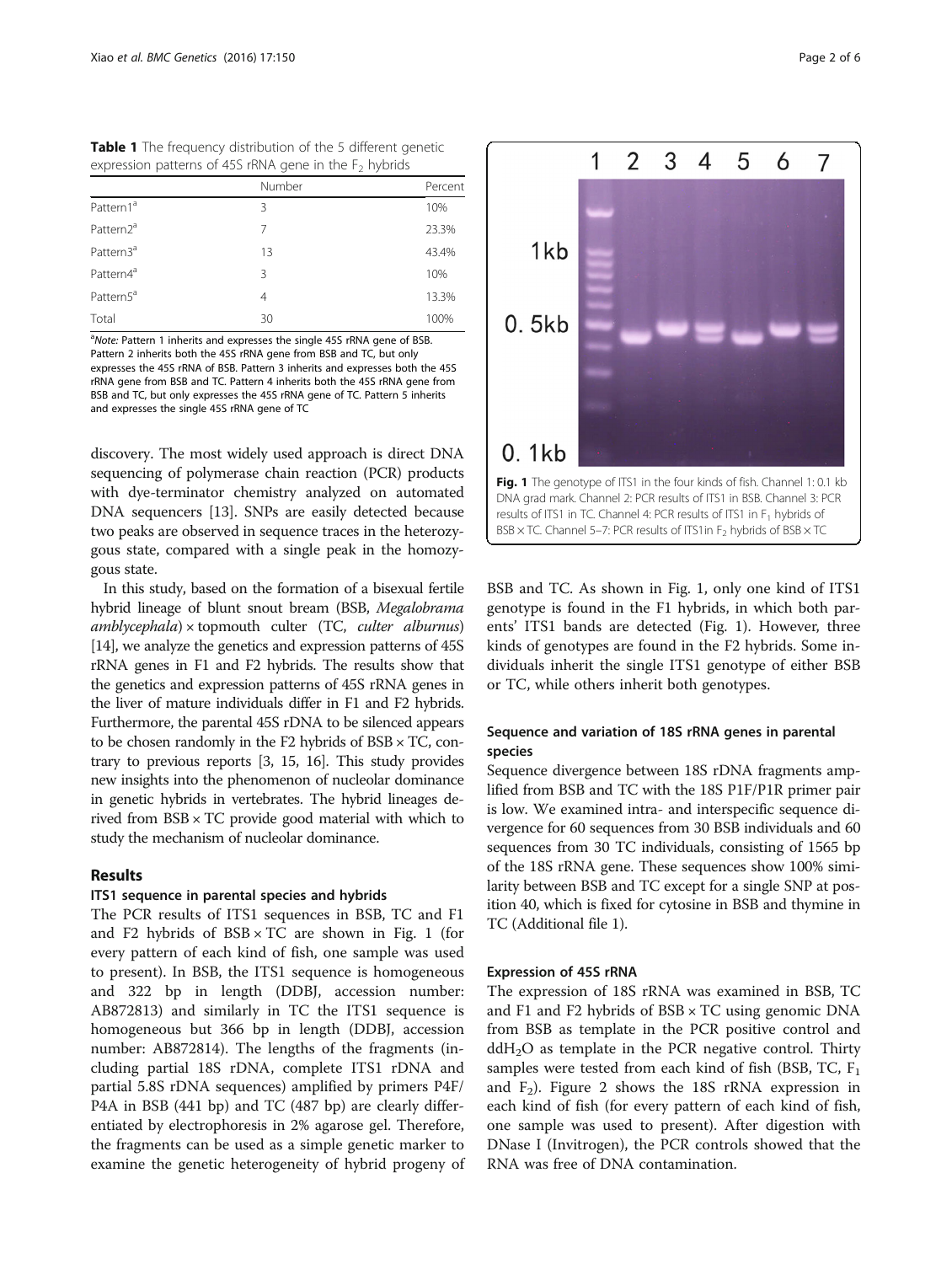<span id="page-2-0"></span>

In the sequencing peak figures, homozygous samples have sequence traces with one peak, whereas heterozygous samples show two peaks. The two patterns are easily distinguishable. In the sequence traces of PCR products amplified with the primer pair 18S P2F/P2R, only one peak is observed at the C308T SNP locus (the same SNP at position 40 of the 18S rDNA amplified by the 18S P1F/P1R primer pair) in genomic DNA and cDNA of the 18S rRNA gene for both BSB and TC (Additional file [2](#page-4-0)A). In the F1 hybrids analyzed, the genotype for the C308T SNP is heterozygous, and expression of 18S rRNA is also heterozygous with two peaks observed in the sequence traces for PCR products amplified from the cDNA of 18S rRNA (Additional file [1](#page-4-0)B). Among the F2 hybrids, five patterns are observed. Pattern 1 inherits and expresses only the 45S rRNA gene of BSB (Additional file [1](#page-4-0)C). Pattern 2 inherits the 45S rRNA gene from both BSB and TC, but only expresses the 45S rRNA of BSB. Pattern 3 inherits and expresses the 45S rRNA gene from both BSB and TC. Pattern 4 inherits the 45S rRNA gene from both BSB and TC, but only expresses the 45S rRNA gene of TC. Pattern 5 inherits and expresses only the 45S rRNA gene of TC. A diagram of the genotype and expression patterns of 45S rRNA genes in BSB and TC and their hybrids is shown in Fig. 3. The frequency distribution of the five different genetic expression patterns of 45S rRNA gene in the F2 hybrids was showed in Table [1](#page-1-0).

## **Discussion**

Nucleolar dominance is a phenomenon observed in cells of interspecific hybrids in which nucleolus organizer regions (NORs) derived from one parental species are dominant over those derived from the other parent. Nucleolar dominance was first observed in hybrids of the plant genus Crepis, in which the NORs derived from only one species formed secondary constrictions [\[9](#page-5-0)]. In subsequent decades, nucleolar dominance has been described in hybrids of many plant genera, including Brassica [\[4](#page-5-0)] and Arabidopsis [\[17\]](#page-5-0). A

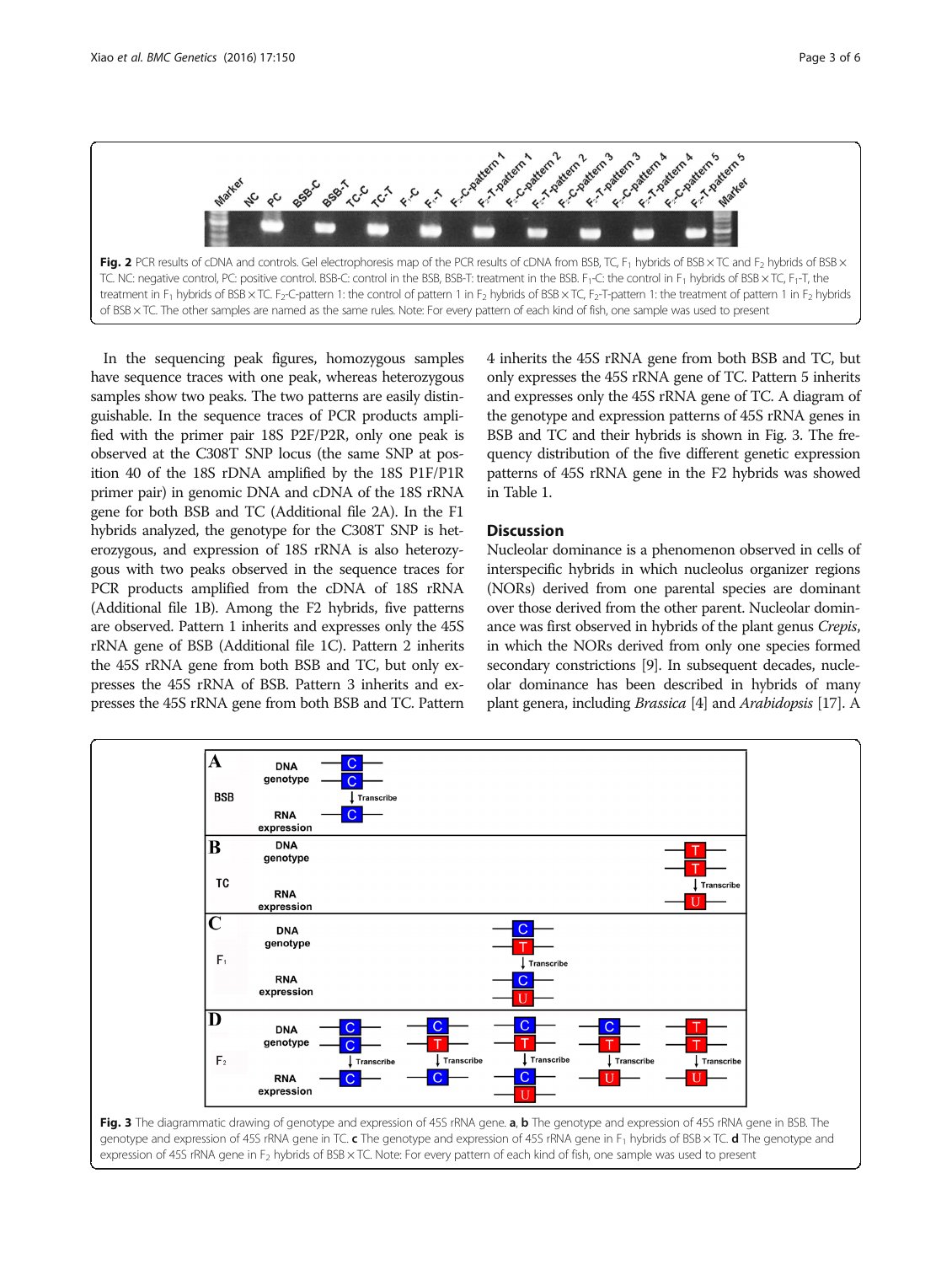similar phenomenon occurs in hybrids of both Drosophila hybrids [\[18](#page-5-0)] and *Xenopus* hybrids, in which it has been confirmed that differential rRNA gene transcription is the basis of nucleolar dominance [\[19\]](#page-5-0). A form of nucleolar dominance is observed in human–mouse somatic cell hybrids [[20](#page-5-0)]. However, in the present study, we observe that in the  $F_1$  hybrids of BSB  $\times$  TC the 45S rRNA genes of neither BSB nor TC are repressed. In the  $F_2$  hybrids, 45S rRNA genes derived from one progenitor are silenced in some individuals, thus showing nucleolar dominance; while there are also some individuals that express 45S rRNA genes derived from both parental species with no nucleolar dominance evident. These results indicate that nucleolar dominance patterns in the hybrid progeny of BSB and TC are different. Our results are partially consistent with nucleolar dominance research on allopolyploid Arabidopsis. In natural Arabidopsis suecica, an allotetraploid (amphidiploid) hybrid of Arabidopsis thaliana and Cardaminopsis arenosa, the A. thaliana rRNA genes are repressed. However, A. thaliana rRNA gene silencing is variable in synthetic A. suecica  $F_1$ hybrids. Two generations are needed for A. thaliana rRNA genes to be silenced in all lineages [\[17](#page-5-0)]. Variable rRNA gene silencing in A. suecica  $F_1$  hybrids suggests there is a stochastic component to the establishment of nucleolar dominance. Furthermore, completion of nucleolar dominance in the A. suecica  $F_2$  generation implies that silencing is cumulative and is not erased at meiosis. De novo cytosine methylation is a candidate DNA modification that might explain the stochastic onset and progressive establishment of nucleolar dominance [\[21](#page-5-0)–[25](#page-5-0)] and is consistent with the depression of silenced rRNA genes by aza-dC (5-azadeoxycytidine). However, the number of generations needed to establish complete nucleolar dominance in hybrids of  $BSB \times TC$  is unknown.

As reported [\[3](#page-5-0)], the nucleolar dominance is not random in genetic hybrids. Instead, it is always the rRNA genes from the same parent that are silenced. The choice mechanism is not based simply on the number of rRNA genes at an NOR, as NORs with fewer genes can be dominant over NORs with more rRNA genes. However, in this study, neither the set of 45S rRNA genes from BSB nor that from TC is consistently silenced in the  $F_2$  hybrid (Fig. [3\)](#page-2-0). These results provide new insights into the phenomenon of nucleolar dominance in genetic hybrids. The question of why one set of 45S rRNA genes is not completely dominant over the other deserves further study.

There are 23.3% individuals in the  $F_2$  hybrids of BSB  $\times$ TC only inherited the set of 45S rRNA genes of one progenitor (Table [1](#page-1-0)). This has been shown by both ITS1 fragment amplification and sequencing of 18S rDNA PCR products. Hybridization can result in alterations of in gene expression, chromosomal structure and genome size [\[26](#page-5-0)]. In the resynthesized hybrids and allopolyploids, loss of parental fragments and/or the appearance of novel fragments are commonly observed. Sequence elimination in the resynthesized allopolyploid wheat may account for a relatively large amount  $(\sim 14\%)$  of genome- or chromosomalspecific DNA sequences [\[27](#page-5-0), [28](#page-5-0)]. In this study, all F1 hybrid individuals inherited the 45S rDNA ITS1 sequences of both parents, which demonstrates the genetic hybridity of the  $F_1$ offspring. Among F2 hybrids, 76.7% of the  $F_2$  hybrids inherited both parental types whereas 23.3% individuals lost the ribotype of one progenitor (BSB or TC) (Table [1\)](#page-1-0), which indicates that 45S rDNA sequence elimination may have occurred in the  $F_2$  hybrids. These results support the theory that hybridization may lead to genetic change in the genomic DNA of the hybrids. We think that the genetics changes in the hybrids may have some relationship with the unique nucleolar dominance patterns in the hybrid lineage.

## Conclusions

Nucleolar dominance patterns in intergeneric hybrids of BSB and TC are distinctive. Nucleolar dominance is not established in  $F_1$  hybrids and is observed in some  $F_2$  hybrids, indicating that genetic changes occur gradually in different generations in the hybrid lineage. In addition, neither the set of 45S rRNA genes from M. amblycephala nor that from C. alburnus is consistently silenced in the  $F<sub>2</sub>$  hybrids, revealing that the nucleolar dominance is random in the  $F_2$  hybrids of M. amblycephala and C. alburnus. These findings reveal new insights into the phenomenon of nucleolar dominance in genetics hybrids and provide a good model to study the molecular mechanism by which one progenitor's genes are selectively silenced.

## Methods

## Study material and generation of hybrid populations

Individuals of BSB, TC,  $F_1$  and  $F_2$  hybrid of BSB  $\times$  TC are obtained from the Engineering Research Center of Polyploid Fish Breeding and Reproduction of the State Education Ministry, China, located at Hunan Normal University. The formation of the  $F_1$  and  $F_2$  hybrid of  $BSB \times TC$  is described in our previous paper [\[14](#page-5-0)].

### Detection of hybridization

To identify genetic markers to distinguish between BSB and TC, a pair of primers based on conserved regions of 18S and 5.8S ribosomal DNA (rDNA) in fish (P4F, 5′- AGTCGTAACAAGGTTT CCGTAG-3′; P4A, 5′-ATC(A/ G)ATGTGTCCTGCAATTCAC-3′) are designed and synthesized to amplify 45S rDNA internal transcribed spacer 1 (ITS1) directly from genomic DNA. Total genomic DNA of BSB, TC,  $F_1$  and  $F_2$  hybrids of BSB  $\times$  TC is extracted from liver tissue using a phenol/chloroform extraction method. PCR reactions are carried out in a volume of 50 μl and contained approximately 50 ng genomic DNA, 1.5 mM MgCl<sub>2</sub>,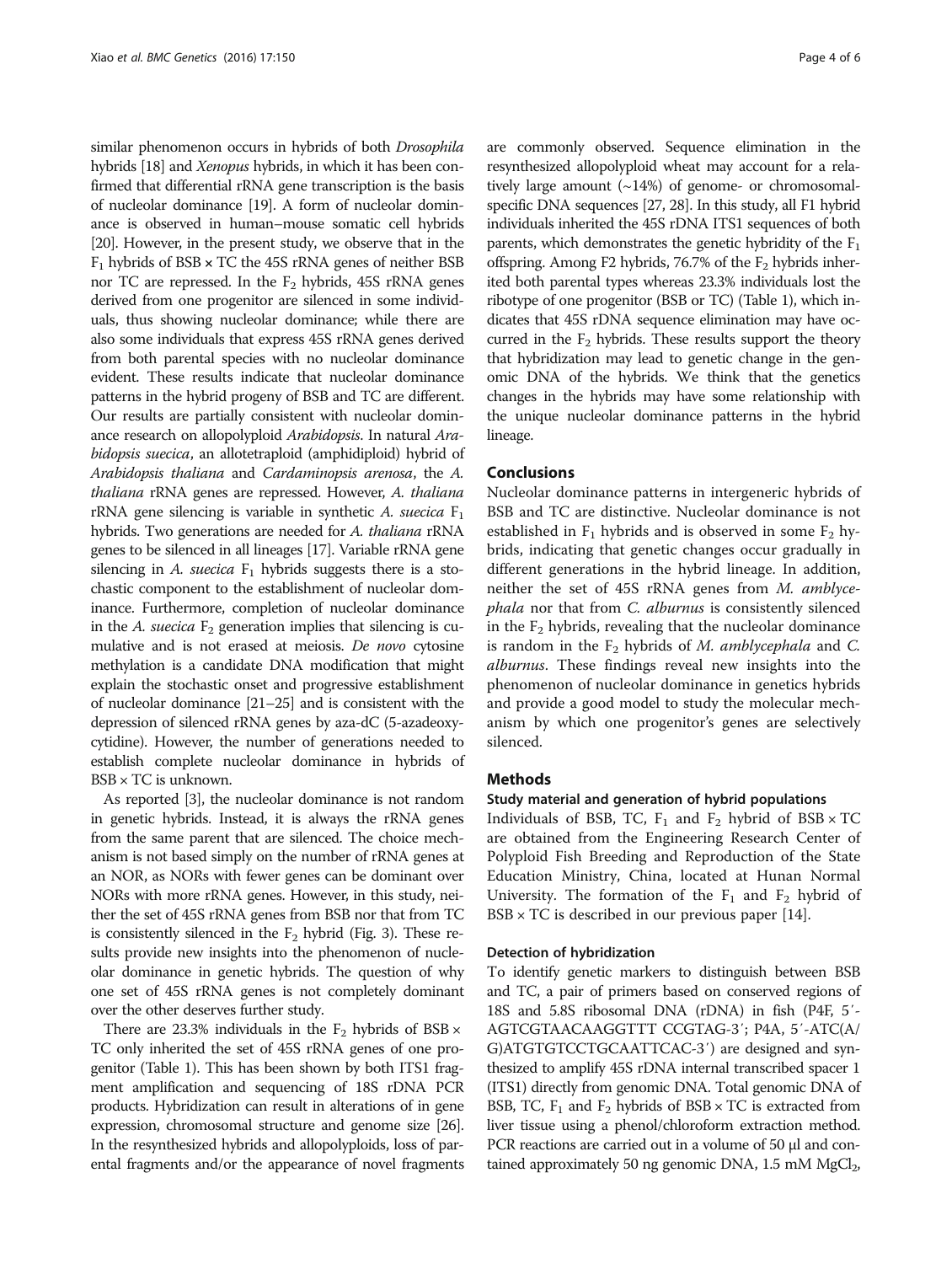<span id="page-4-0"></span>250 mM each dNTP, 0.4 mM each primer, and 2.5 U HS Taq polymerase (TaKaRa, Dalian, China). The thermal program consists of an initial denaturation step at 94 °C for 5 min, followed by 30 cycles (94 °C for 30 s, 56 °C for 30 s, and 72 °C for 45 s) and a final extension step at 72 °C for 10 min. The PCR products are separated in a 2% agarose gel using TAE buffer. The DNA fragments are purified using a gel extraction kit (TaKaRa), an adenine residue is added to the end of the PCR products with DNA A-tailing kit (TaKaRa), and ligated into the pMD18-T vector (TaKaRa). The plasmids are transformed into Escherichia coli strain DH5a and purified, and the inserted DNA fragments are sequenced using an automated DNA sequencer (ABI PRISM 3730, Applied Biosystems, Carlsbad, CA, USA). To examine sequence homology and variation among the fragments amplified from BSB, TC, sequences are aligned using BioEdit [[29\]](#page-5-0) and Clustal W [[30](#page-5-0)].

#### Sequencing of 18S rDNA

To amplify the 18S rDNA fragment directly from genomic DNA of BSB, TC and their hybrids, a pair of primers based on those described by Singh et al. [\[31\]](#page-5-0) (18S P1F, 5′- TTGGTGACTCTCGA TAACCTCGGGC-3′; 18S P1R, 5′- CCTTGTTACGACTTTTACTTCCTC-3′) are designed and synthesized. For sequencing, a second pair of primers (18S P2F, 5′-CTTGTCTCAA AGATTAAGCCATGC-3′; 18S P2R, 5′-CTGCTGCCTTCCTTGGATGTGGT-3′) based on the 45S sequence of common carp (GenBank, accession number: JN628435.1) are designed and synthesized to amplify the upstream sequences of 18S rRNA genes containing the single nucleotide polymorphism (SNP) site confirmed with the 18S P1F/P1R primer pair. PCR reactions are carried out in a volume of 50 μl and contained approximately 50 ng genomic DNA,  $1.5$  mM  $MgCl<sub>2</sub>$ ,  $250$  mM each dNTP, 0.4 mM each primer, and 2.5 U HS Taq polymerase (TaKaRa). With the 18S P1F/P1R primer pair, the thermal program consist of an initial denaturation step at 94 °C for 5 min, followed by 30 cycles (94 °C for 30 s, 56 °C for 45 s, and 72 °C for 2 min) and a final extension step at 72 °C for 10 min. With the 18S P2F/P2R primer pair, the thermal program consist of an initial denaturation step at 94 °C for 5 min, followed by 30 cycles (94 °C for 30 s, 56 °C for 30 s, and 72 °C for 45 s) and a final extension step at 72 °C for 10 min. The PCR products are separated in a 1.5% agarose gel using TAE buffer. The DNA fragments are sequenced using the method described above.

## Detection of single nucleotide polymorphism and 45S rRNA expression

Detection of species-specific rRNA genes and transcripts in interspecific hybrids between BSB and TC is limited by the low level of interspecific divergence in the 18S rRNA genes. On the basis of the 18S rRNA gene sequences amplified by the 18S P2F/P2R primer pair, a SNP at position 308 of the 18S rRNA gene is fixed for cytosine in BSB (DDBJ accession number: AB860215) and thymine in TC (DDBJ accession number: AB860216).

Species-specific copies of rDNA and the corresponding rRNA transcripts are distinguished on the basis of the C308T SNP with direct sequencing of PCR products. Total RNA and genomic DNA are simultaneously isolated from single adult fish. 30 individuals of each kind of fish (including BSB, TC,  $F_1$  and  $F_2$  hybrids of BSB  $\times$ TC) are selected at random. Total RNA is isolated from liver tissue of different individuals with the Total RNA Isolation System (Omega Bio-Tek, Norcross, GA, USA). DNA is subsequently extracted using the TRI-Reagent (Omega Bio-Tek, Norcross, GA, USA) extraction protocol from the same sample. RNA is treated with DNase I (Amplification Grade, Invitrogen, Carlsbad, CA, USA) and first-strand cDNA is synthesized with Superscript III (Invitrogen) using an 18S rRNA gene-specific primer (5′-TGCTGCCTTCCTTGGATGTG-3′). A 500 bp fragment containing the C308T polymorphism is amplified by PCR with the 18S P2F/P2A primer pair. The cycling profile consist of 95 °C for 30 s, 56 °C for 30 s, and 72 ° C for 45 s for 30 cycles in a conventional thermal cycler. Identical conditions are used to amplify genomic DNA. PCR controls to detect contamination of RNA with genomic DNA are conducted for all samples. In these controls, DNase I-treated RNA is treated under the same conditions as the treatment samples, and only differed in that no transcriptase is added in the reverse transcription PCR (RT-PCR) process. Samples are considered free of contaminant DNA if PCR amplification failed. In some cases, contaminant genomic DNA is detected and a second DNase I treatment and RT-PCR are conducted. The PCR products are visualized in ethidium bromidestained agarose gels and purified using a gel extraction kit (TaKaRa) [\[30](#page-5-0)].

## Additional files

[Additional file 1:](dx.doi.org/10.1186/s12863-016-0457-3) The alignment of 18S rDNA sequence of BSB and TC. The gap shows the single nucleotide polymorphism site between BSB and TC. (JPG 483 kb)

[Additional file 2:](dx.doi.org/10.1186/s12863-016-0457-3) The peak figures of the PCR products sequencing. A, The sequencing peak figures of the PCR products amplified from genomic and cDNA of 18S rRNA gene in BSB and TC. B, The sequencing peak figures of the PCR products amplified from genomic and cDNA of 18S rRNA gene in  $F_1$  hybrids of BSB  $\times$  TC. C, The sequencing peak figures of the PCR products amplified from genomic and cDNA of 18S rRNA gene in  $F_2$  hybrids of BSB  $\times$  TC. Only the SNP site and 2 upstream and downstream nucleotides are showed. Note: For every pattern of each kind of fish, one sample was used to present. (PPT 275 kb)

#### Abbreviation

BSB: Blunt snout bream; NORs: Nucleolus Organizer Regions; TC: Topmouth culter